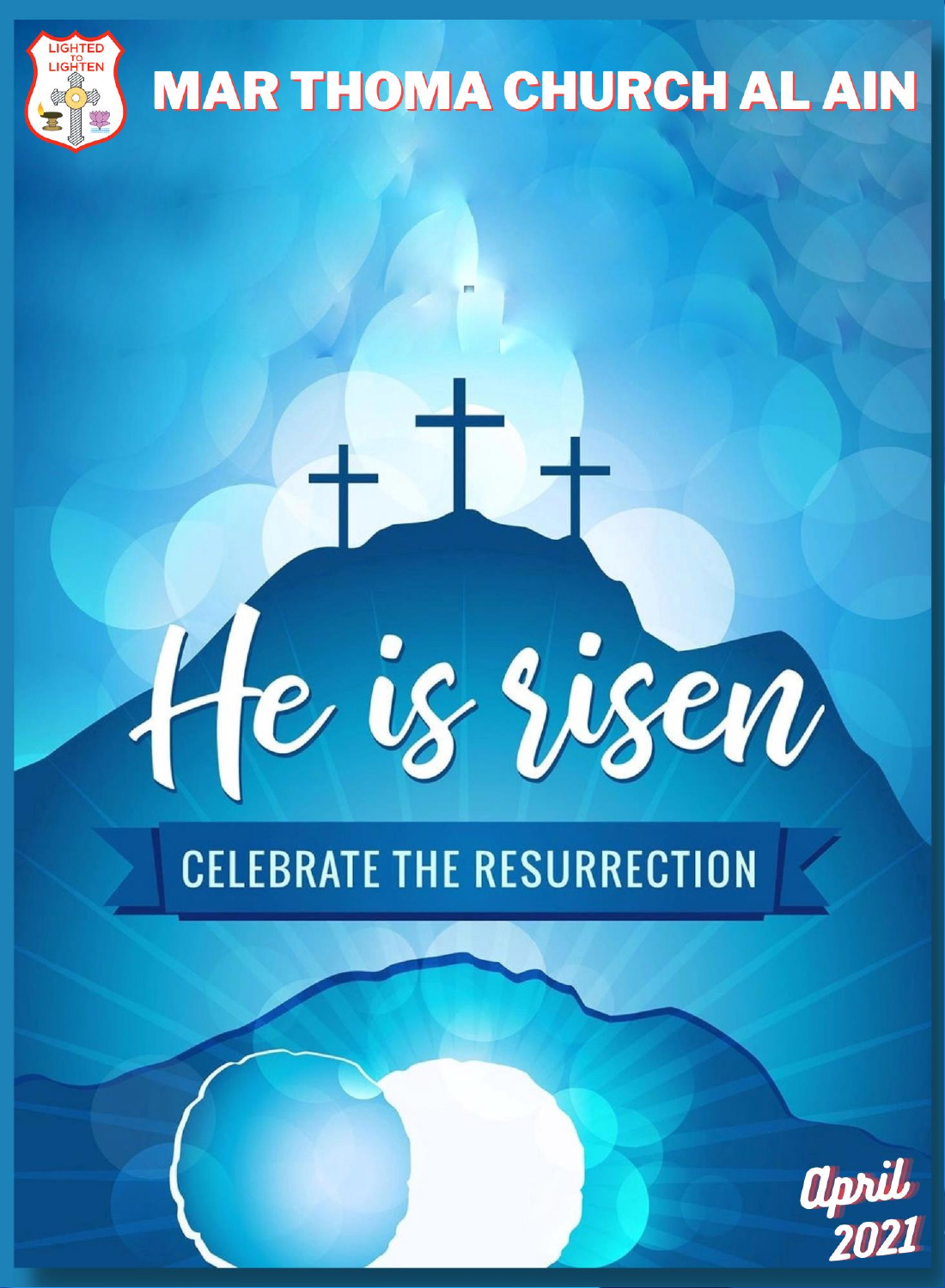

### **April 2021 From the Vicar,**



#### **Resurrection: The Celebration of New Life.**

Wishing you a very blessed and happy Easter to all. All over the globe, the faith community celebrates the Resurrection of Jesus on the Easter day. This is the greatest victory day of the Christian Church. On this day we the Church commemorate and taste Resurrection event with triumph and rejoice. We proclaimed to the world that our Lord Gain victory over death, sin, darkness and the limitation of flesh, time and space. Jesus the Christ is risen, dies no more. Death has no more dominion over Him. He is the Resurrection and eternal life of the humanity.

### **Resurrection: The Visible Evidence**.

The Resurrection of Christ is a historical fact. The evidence of Christ's Resurrection is abundant and impressive. Severe Earth quake, the Angel came down and rolled away the stone, broken the power and authority of Roman Empire through broken of the Roman Seal, grave clothes, the Eye Witnesses, all are proclaiming that our Lord the Savior is Risen. Empty Tomb and the Angels Witness, the Appearance of Risen Christ and showing the Marks of Crucifixion are the visible & true evidence of the Resurrection. We all are crucified and resurrected with Christ.

#### **Resurrection: The Basis of Christian Faith**.

The Death and Resurrection, Ascension of Christ are the cornerstone of Christian Faith. Easter day is the interpretation of Good Friday. Angel proclaimed "He is not here: for He is risen, as He said." If we deny the Resurrection of Christ, the whole Christian faith falls apart. Apostle Paul says, "And if Christ has not been raised, your faith is useless; you are still in your sins." The Risen Lord is the Crucified Christ. There is a continuity between Cross and the Resurrection.

#### **Resurrection: The Divine Foundation of New Life**.

The Resurrection proclaims the redeeming act of God. This is the ultimate triumph of life over all forces of death and evil and declares the new hope and freedom to all creation. We believe the hopeful promise of our Lord "Because I live, you shall live also. "Jesus assures, whoever lives and believes in Him will never die, and I am the Resurrection and life. The Resurrection helps as to aspire the glorious consummation of our risen life which already we have in Christ. Christ's Resurrection is the guarantee of our own Resurrection and of the glorified body we will receive at the Resurrection of saints. Resurrection affirms that the final victory is God's. Let us proclaim our Lord is Risen Indeed and the entire humanity has new hope and new life in Him.

#### **Farewell Greetings & Blessings.**

With the divine plan and guidance of the Almighty God and your prayerful support we got an opportunity to serve you all in His Vineyard. My dearly beloved parishioners, last three years, we as a family experienced your love, care, attention, respect and fellowship. Throughout our life and ministry, we experienced the Almighty God's grace, divine protection, guidance, God's people's strong support and prayer. I always remember the strengthening words of our Lord "My grace is sufficient for you, for my strength is made perfect in weakness." With this great assurance of my Saviour, we did the entrusted ministry with you. I strongly believe that I can do all things the one who strengthens me. We beseech your prayers for our life and ministry that the heavenly father entrusted to us.

Now I take this opportunity to express our sincere and heartfelt thanks to all the office bearers, the managing committee members (past & present), all the Church organisation members, all the prayer group members for your blessed guidance's, advices and effective co-operation to the smooth functioning of the parish activities. Ministering together with the dedicated and well experienced members of our parish has been a source of healthy relationship, unity, joy and peace. From the bottom of our heart, we wish you all the best, we assure that we always remember you in all our prayers. God be with you till we meet again. Thank you very much…

#### **Welcome New Achen and Family.**

Rev. Dr. P.J.Thomas will be the new Vicar of the parish from 1st May 2021. Achen hails from Thamarakulam, member of St. Thomas Mar Thoma Church, Thamarakulam. At present Achen serves at Salem Mar Thoma Church, Kottanalloor and St.Pauls Mar Thoma Church, Kottara, Adoor. Let us give a hearty welcome to Achen, Sherly Kochamma,Aksa and Abiya. I am very sure that Achen and his family would be a blessing to you all and our parish. Praying for a blissful and fruitful ministry among you.

The Grace of the Lord and savior Jesus Christ, the Love of God the Father and the communion and abiding presence of the Holy Spirit always be with you all.

**With Blessings and Greetings, Yours in God's Love Rev. Jacob John.**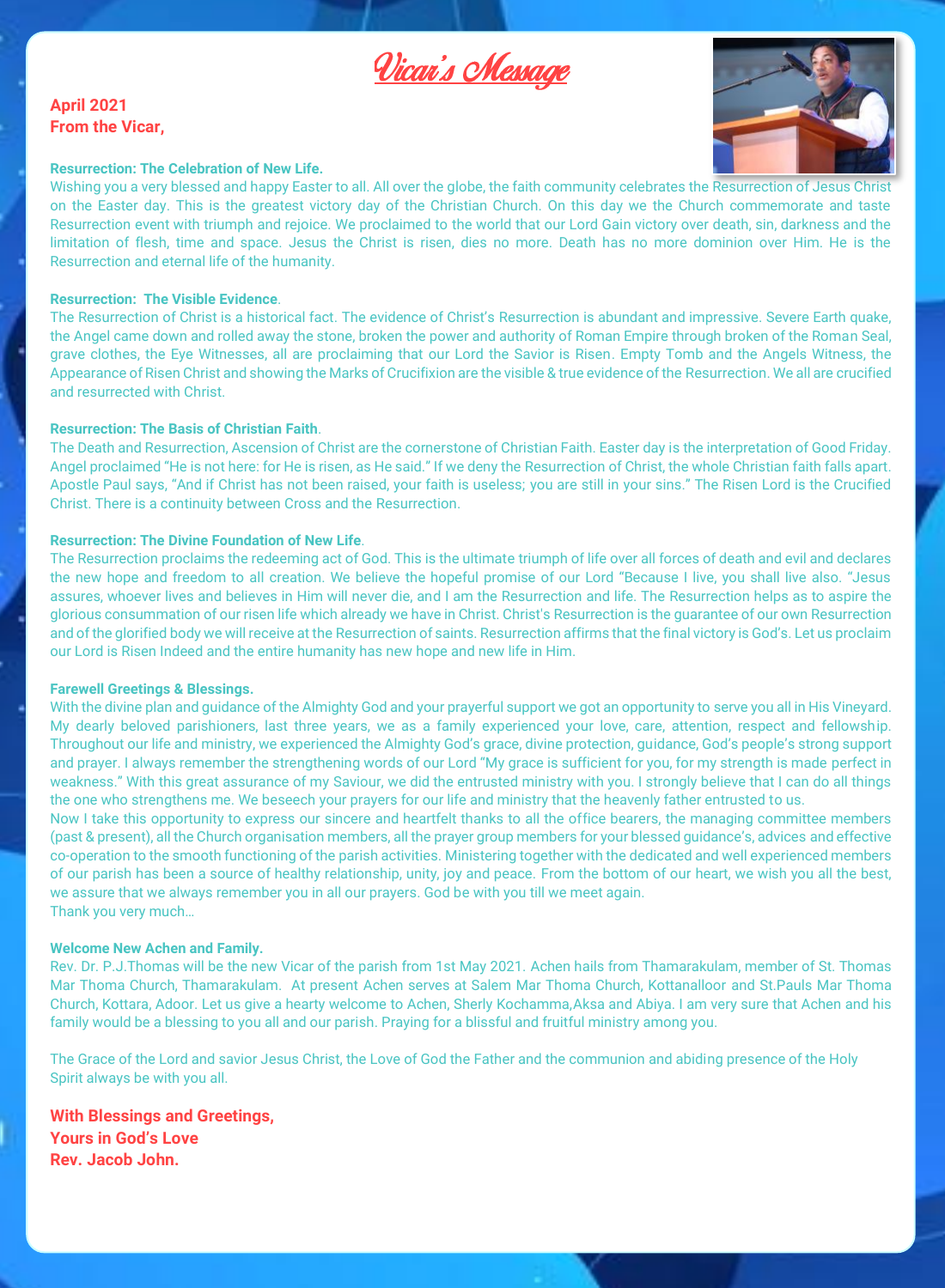### Lectionary

| <b>DATE</b> | 1 <sup>ST</sup> LESSON | 2 <sup>ND</sup> LESSON | <b>EPISTLE</b>  | <b>IMPORTANCE</b>                                                            |  |
|-------------|------------------------|------------------------|-----------------|------------------------------------------------------------------------------|--|
| 01/04       | Gen 22:1-14            | Heb 5:1-14             | 1 Cor. 11:23-34 | <b>Celebration of Divine Plan of Salvation</b>                               |  |
| 03/04       | Isa 60:12-21           | 1Cor 15:42-58          | 1Cor 15:20-28   | <b>Resurrection Celebration of New Life</b>                                  |  |
| 09/04       | Gen 32:22-32           | Acts 9:1-18            | 2Thess 1:3-12   | <b>Jesus Christ our Lord and God</b>                                         |  |
| 16/03       | Ruth 4:1-11            | Col 3:1-11             | Eph 2:1-10      | <b>Jesus Christ who Restores</b>                                             |  |
| 23/04       | Gen 18:1-15            | Rom 12:9-13            | Heb 13:1-8      | <b>An Invitation to Christ's Hospitality</b>                                 |  |
| 30/04       | Ezek 34:15-24          | Acts 4:32-37           | 2Cor 8:1-9      | The Compassion which leads to the<br><b>Experience of the Kingdom of God</b> |  |
| 07/05       | 2Kas 4:8-17            | 1Cor 15:12-19          | 2Cor 5:1-10     | "Jesus Christ is Risen"                                                      |  |

### **Church Services**

| <b>DATE</b> | <b>TIME</b>       | <b>SERVICE</b>                                  | <b>USHERS</b>              |  |
|-------------|-------------------|-------------------------------------------------|----------------------------|--|
| 01/04       | 7:30 PM           |                                                 | Pallibhagam                |  |
| 03/04       | 6 PM & 8 PM       |                                                 | Kaisthana Samathi & Tawam  |  |
| 09/04       | 8:45 AM           |                                                 | Oasis/Jahili               |  |
| 16/04       | 8:45 AM & 7:30 PM | <b>Holy Communion Service in</b><br>the Church. | <b>Central &amp; Choir</b> |  |
| 23/04       | 8:45 AM           |                                                 | <b>Mutaredh</b>            |  |
| 30/04       | 8:45 AM           |                                                 | Pallibhagam                |  |
| 07/05       | 8:45 AM & 7:30 PM |                                                 | <b>Tawam</b>               |  |
| 02/04       | $9:00$ AM         | <b>Good Friday Through Zoom</b>                 | <b>Organizations</b>       |  |

# Our New Vicar and Family



# Rev. Dr. P.J. Thomas, Sherly Kochamma, Aksa & Abiya

# <u>Wedding Anniversary</u>

| #              | <b>NAME (MR. &amp; MRS.)</b>     | <b>RA</b> | D#         | <b>DOW</b> | <b>PHONE</b> |
|----------------|----------------------------------|-----------|------------|------------|--------------|
|                | Biju A. George & Jaya            | <b>PB</b> | 43         | 04/04      | 0509305157   |
| $\overline{2}$ | Manu Achankunju & Akhila         | M         | <b>New</b> | 05/04      | 0526741949   |
| 3              | <b>Koshy Thomas &amp; Neethu</b> |           | <b>New</b> | 09/04      | 037358561    |
| 4              | <b>Bineesh Koshy &amp; Ani</b>   | r.        | 46         | 10/04      | 0508032939   |
| 5              | Renju Mathai & Jeena             |           | <b>New</b> | 13/04      | 0552151278   |
| 6              | Jinu Skariah & Anitha            | С         | 56         | 16/04      | 0503159515   |
|                | Teny Abraham & Jisha             | M         | 96         | 16/04      | 0505983958   |
| 8              | <b>Biju George &amp; Minimol</b> |           | 45         | 20/04      | 0505730829   |
| 8              | Rengi Philip Thomas & Sheeba     |           | 78         | 20/04      | 0504991570   |
| $\mathbf{Q}$   | Anu Mathew Kurian & Suby         | 0A        | 38         | 24/04      | 0501108765   |
| 10             | <b>Prince Mathew &amp; Mable</b> | J         | 76         | 24/04      | 0552648279   |
| 11             | <b>Reji Thomas &amp; Visma</b>   | C         | 77         | 24/04      | 037681781    |
| 12             | <b>Thomas Jacob &amp; Susan</b>  |           | 98         | 28/04      | 037544162    |
| 13             | Scaria Abraham & Valsamma        |           | 88         | 30/04      | 037229236    |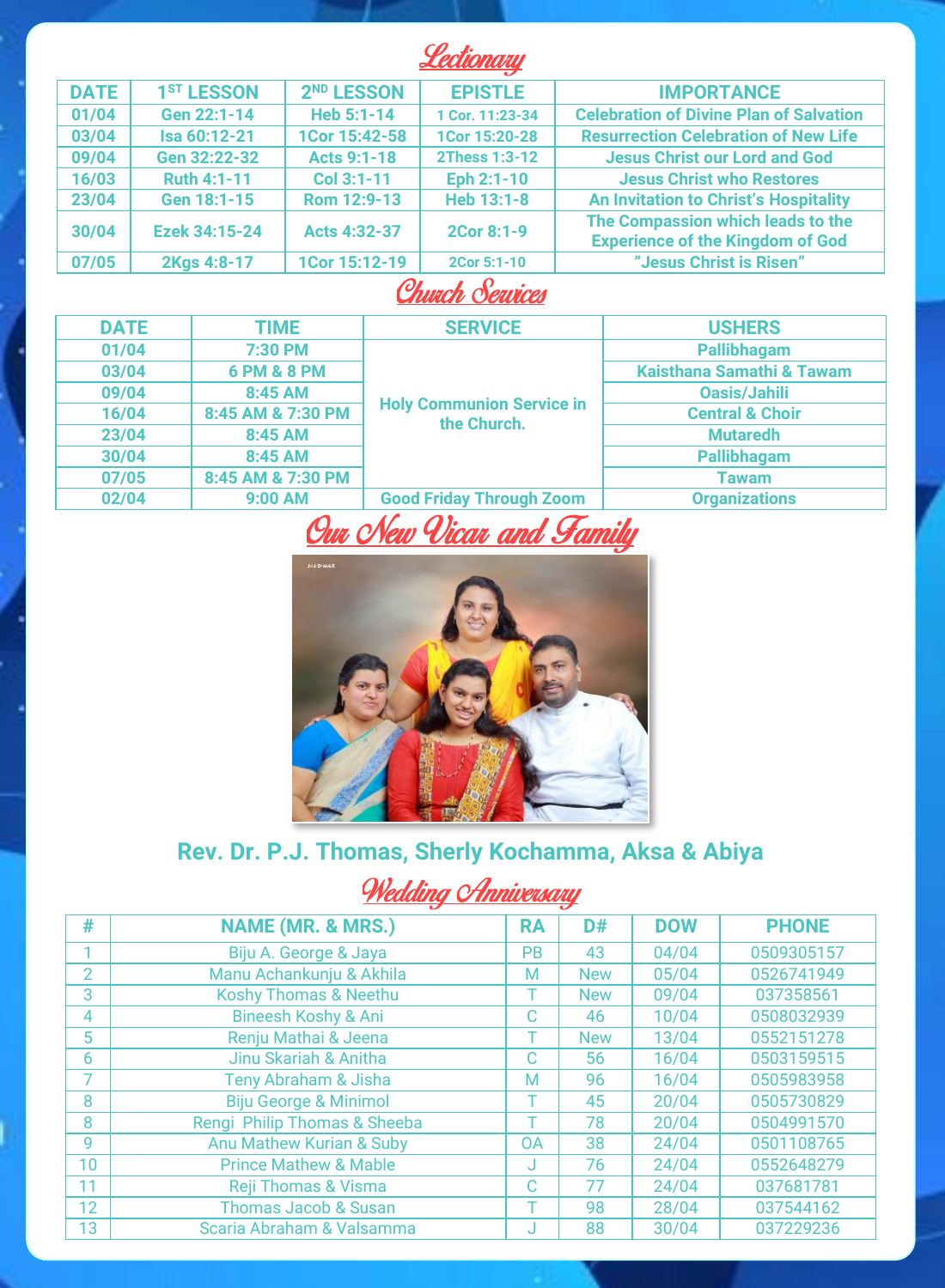| Rinth .<br><i>naan</i> c | 7722 |  |
|--------------------------|------|--|
|                          |      |  |

| #               | <b>NAME</b>                   | <b>RA</b> | D#              | <b>DOB</b> | <b>PHONE</b> |
|-----------------|-------------------------------|-----------|-----------------|------------|--------------|
| 1               | <b>Jacob Philip</b>           | PB        | 54              | 02/04      | 0555349430   |
| $\overline{2}$  | <b>Aksah Sara Manoi</b>       | T         | <b>New</b>      | 03/04      | 0568626207   |
| 3               | <b>Santhosh S Mammen</b>      | Ċ         | 87              | 03/04      | 0503640546   |
| 4               | <b>Dan Kurien Preii</b>       | т         | <b>New</b>      | 05/04      | 037680871    |
| $\overline{5}$  | <b>Shaju Philip Thomas</b>    | J         | 90              | 06/04      | 037643102    |
| 6               | <b>Noble Yesudas</b>          | N         | <b>New</b>      | 07/04      | 037646948    |
| 7               | <b>Anne John</b>              | J         | 59              | 07/04      | 037619097    |
| 8               | <b>Dr.Anu Varghese</b>        | T         | 104             | 08/04      | 037621260    |
| 9               | <b>Evan K. Thomas</b>         | M         | 101             | 09/04      | 0557003272   |
| 10              | <b>Anil Thomas</b>            | Ō         | 34              | 10/04      | 037554198    |
| $\overline{11}$ | <b>Thomas Philip</b>          | J         | 100             | 11/04      | 037643102    |
| 12              | <b>Suby Varghese</b>          | Ť         | 38              | 11/04      | 0501108765   |
| 13              | <b>Joan Alie Paul</b>         | Ċ         | 74              | 12/04      | 037376279    |
| 14              | <b>Neethu Madhusuthan</b>     | Ť         | <b>New</b>      | 12/04      | 037358561    |
| 15              | <b>Lincy Shaji</b>            | Ť         | 92              | 13/04      | 0558434581   |
| 16              | <b>Selin Mary John</b>        | Ŧ         | 94              | 14/04      | 0551953031   |
| 17              | <b>Melvin Mathews Abraham</b> | Ŧ         | 73              | 15/04      | 0551108088   |
| 18              | <b>Leena Sajan</b>            | PB        | 83              | 15/04      | 0551071073   |
| 19              | <b>Ethan V. Samson</b>        | т         | 85              | 19/04      | 037850976    |
| 20              | <b>Samuel C. Abraham</b>      | <b>OA</b> | 86              | 19/04      | 037640850    |
| 21              | <b>Joshua Sam Jobin</b>       | M         | <b>New</b>      | 20/04      | 0551875718   |
| 22              | <b>Manu Achankunju</b>        | M         | <b>New</b>      | 20/04      | 0526741949   |
| 23              | <b>Christy Rogin Abraham</b>  | Ŧ         | 80              | 20/04      | 037804026    |
| 24              | <b>Soumya Raju</b>            | Ċ         | 82              | 21/04      | 0559180260   |
| $\overline{25}$ | <b>Riya Elizabeth Reji</b>    | J         | $\overline{77}$ | 22/04      | 037674516    |
| 26              | <b>Satish Varghese</b>        | Ŧ         | 88              | 22/04      | 037684133    |
| $\overline{27}$ | <b>Sajan Jacob</b>            | PB        | 83              | 23/04      | 0551071073   |
| 28              | <b>Jadyden Oommen Liju</b>    | M         | <b>New</b>      | 24/04      | 0554397559   |
| 29              | <b>Anu Abrham</b>             | Ŧ         | 37              | 24/04      | 0504935155   |
| 30              | <b>Alice Baby</b>             | M         | 101             | 24/04      | 0557003272   |
| 31              | <b>Pradeep Alex Luke</b>      | J         | 76              | 24/04      | 0551236965   |
| 32              | <b>Albin Aju Zachariah</b>    | PB        | 31              | 25/04      | 0508650396   |
| 33              | <b>Merin Alex</b>             | M         | 45              | 26/04      | 037619126    |
| 34              | <b>Siya Deena Sinu</b>        | Ŧ         | 93              | 27/04      | 037644920    |
| $\overline{35}$ | <b>Blesson Oommen</b>         | Ĵ         | 49              | 29/04      | 037615092    |





# Most Rev.Dr. Philipose Mar Chrysostem Mar Thoma<br>Caliya Metropolitan **Anril 27TH**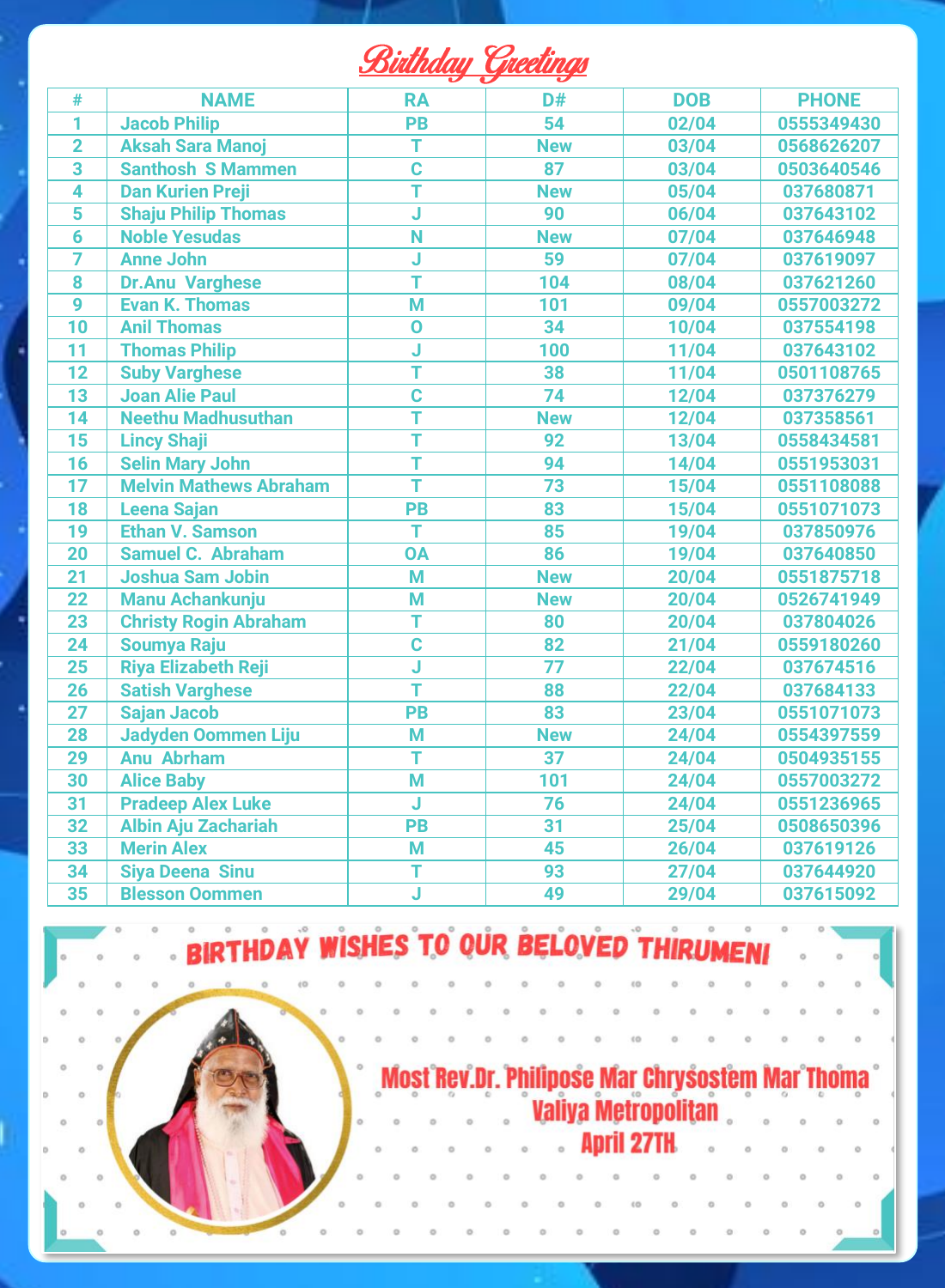# Welcome New Members



**Manu Achankunju & Family Home Parish:** St. Thomas Mar Thoma Church, Pooyappally, Kollam **Prayer Group:** Mutaredh **Mobile:** # 052 6741949





<u>Sent Off</u>